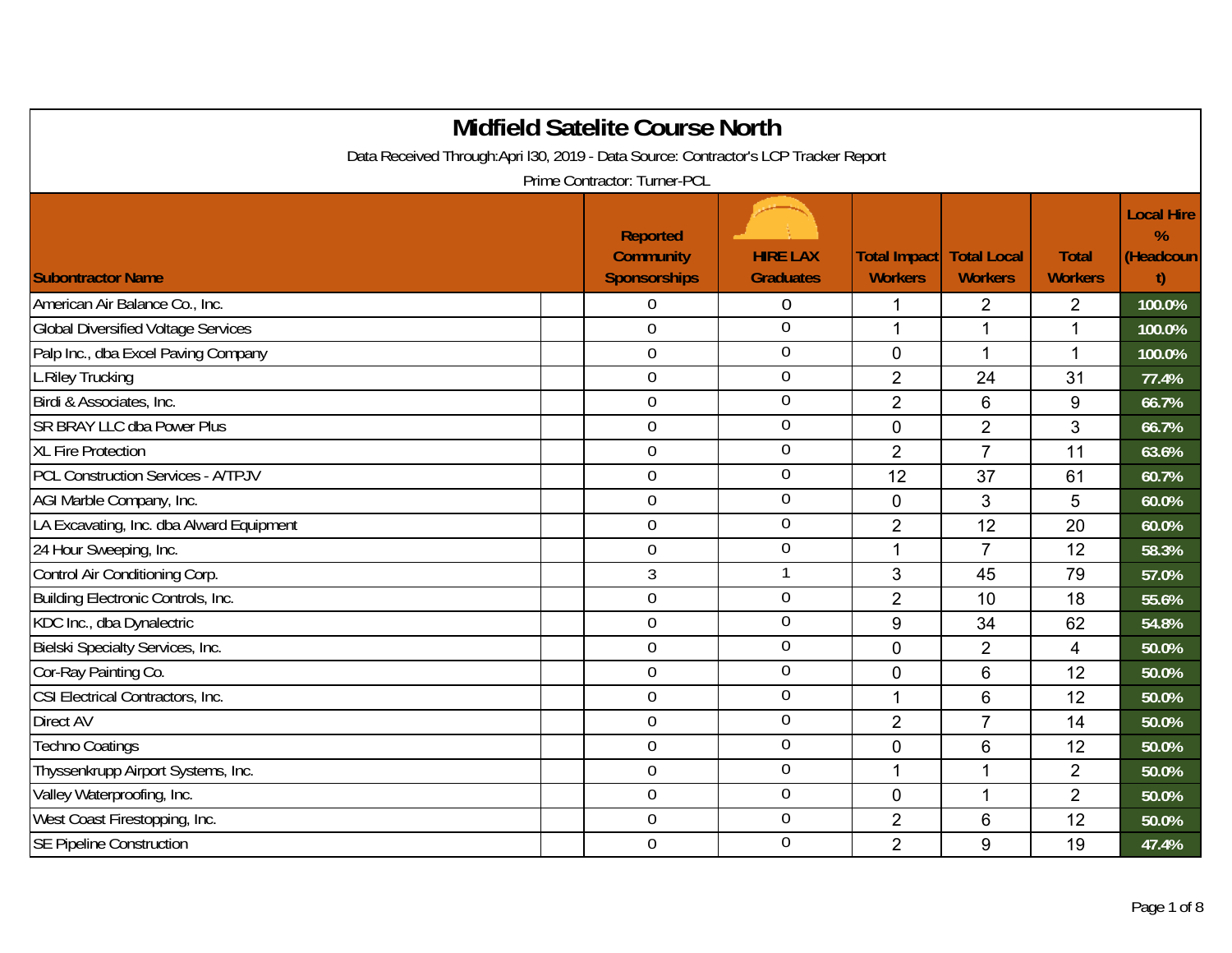| <b>Midfield Satelite Course North</b><br>Data Received Through:Apri I30, 2019 - Data Source: Contractor's LCP Tracker Report |                                                                                     |                                     |                                       |                                      |                                |                                           |  |  |  |
|------------------------------------------------------------------------------------------------------------------------------|-------------------------------------------------------------------------------------|-------------------------------------|---------------------------------------|--------------------------------------|--------------------------------|-------------------------------------------|--|--|--|
| <b>Subontractor Name</b>                                                                                                     | Prime Contractor: Turner-PCL<br><b>Reported</b><br><b>Community</b><br>Sponsorships | <b>HIRE LAX</b><br><b>Graduates</b> | <b>Total Impact</b><br><b>Workers</b> | <b>Total Local</b><br><b>Workers</b> | <b>Total</b><br><b>Workers</b> | <b>Local Hire</b><br>%<br>(Headcoun<br>t) |  |  |  |
| Zolnay Insulation, Inc.                                                                                                      | $\overline{0}$                                                                      | 0                                   | $\overline{0}$                        | 8                                    | 17                             | 47.1%                                     |  |  |  |
| <b>Glow Electric</b>                                                                                                         | $\overline{0}$                                                                      | $\mathbf 0$                         | 3                                     | 6                                    | 13                             | 46.2%                                     |  |  |  |
| TeraBand Technologies, Inc.                                                                                                  | $\mathbf 0$                                                                         | $\overline{0}$                      | 3                                     | 18                                   | 39                             | 46.2%                                     |  |  |  |
| GEC <sub>2</sub>                                                                                                             | $\mathbf 0$                                                                         | $\overline{0}$                      | 9                                     | 38                                   | 83                             | 45.8%                                     |  |  |  |
| Environmental Construction Group, Inc.                                                                                       | $\mathbf 0$                                                                         | $\overline{0}$                      | 1                                     | 11                                   | 25                             | 44.0%                                     |  |  |  |
| Safe Scaffolding                                                                                                             | $\mathbf 0$                                                                         | $\mathbf 0$                         | 5                                     | 11                                   | 25                             | 44.0%                                     |  |  |  |
| California Earth Transport, Inc.                                                                                             | $\mathbf 0$                                                                         | $\boldsymbol{0}$                    | 13                                    | 69                                   | 158                            | 43.7%                                     |  |  |  |
| Alameda Construction Services, Inc.                                                                                          | $\mathbf 0$                                                                         | $\boldsymbol{0}$                    | 3                                     | 9                                    | 21                             | 42.9%                                     |  |  |  |
| Courtney Inc.                                                                                                                | $\mathbf 0$                                                                         | $\boldsymbol{0}$                    | $\pmb{0}$                             | 3                                    | $\overline{7}$                 | 42.9%                                     |  |  |  |
| Rosendin Electric Inc                                                                                                        | $\mathbf 0$                                                                         | $\boldsymbol{0}$                    | $\mathbf 1$                           | 3                                    | $\overline{7}$                 | 42.9%                                     |  |  |  |
| ISEC, Inc.                                                                                                                   | $\mathbf 0$                                                                         | $\boldsymbol{0}$                    | 8                                     | 34                                   | 82                             | 41.5%                                     |  |  |  |
| Alert Insulation Co., Inc.                                                                                                   | $\mathbf 0$                                                                         | $\boldsymbol{0}$                    | $\mathbf{1}$                          | 8                                    | 20                             | 40.0%                                     |  |  |  |
| Conti Corporation                                                                                                            | $\mathbf 0$                                                                         | $\boldsymbol{0}$                    | $\mathbf 0$                           | 6                                    | 15                             | 40.0%                                     |  |  |  |
| PCL Construction B- Tunnel/Concrete                                                                                          | 16                                                                                  | 6                                   | 3                                     | 10                                   | 25                             | 40.0%                                     |  |  |  |
| <b>Top End Constructors</b>                                                                                                  | $\mathbf 0$                                                                         | $\boldsymbol{0}$                    | $\mathbf 0$                           | 10                                   | 25                             | 40.0%                                     |  |  |  |
| Helix Electric, Inc.                                                                                                         | 1                                                                                   | $\mathbf{1}$                        | 14                                    | 90                                   | 227                            | 39.6%                                     |  |  |  |
| <b>Comet Electric</b>                                                                                                        | $\mathbf 0$                                                                         | $\overline{0}$                      | $\mathbf{1}$                          | 15                                   | 38                             | 39.5%                                     |  |  |  |
| San-Mar Construction Co., Inc.                                                                                               | $\mathfrak{Z}$                                                                      | $\overline{0}$                      | $\overline{4}$                        | 35                                   | 90                             | 38.9%                                     |  |  |  |
| Coast Insulation Contractor, Inc. dba Coast Building Products                                                                | $\mathbf 0$                                                                         | $\boldsymbol{0}$                    | $\mathbf 0$                           | 5                                    | 13                             | 38.5%                                     |  |  |  |
| Infinity Drywall Contracting, Inc.                                                                                           | 1                                                                                   | $\mathbf{1}$                        | $\mathbf 0$                           | 5                                    | 13                             | 38.5%                                     |  |  |  |
| <b>Clevland Marble LP</b>                                                                                                    | $\mathbf 0$                                                                         | $\boldsymbol{0}$                    | $\pmb{0}$                             | 3                                    | 8                              | 37.5%                                     |  |  |  |
| Blue Iron Foundations & Shoring LLC                                                                                          | $\mathbf 0$                                                                         | $\boldsymbol{0}$                    | $\overline{2}$                        | 4                                    | 11                             | 36.4%                                     |  |  |  |
| South Coast Specialty Construction                                                                                           | $\overline{0}$                                                                      | $\mathbf 0$                         | $\mathbf 0$                           | $\overline{4}$                       | 11                             | 36.4%                                     |  |  |  |
| <b>Taft Electric Company</b>                                                                                                 | $\mathbf 0$                                                                         | $\mathbf 0$                         | $\overline{7}$                        | 16                                   | 44                             | 36.4%                                     |  |  |  |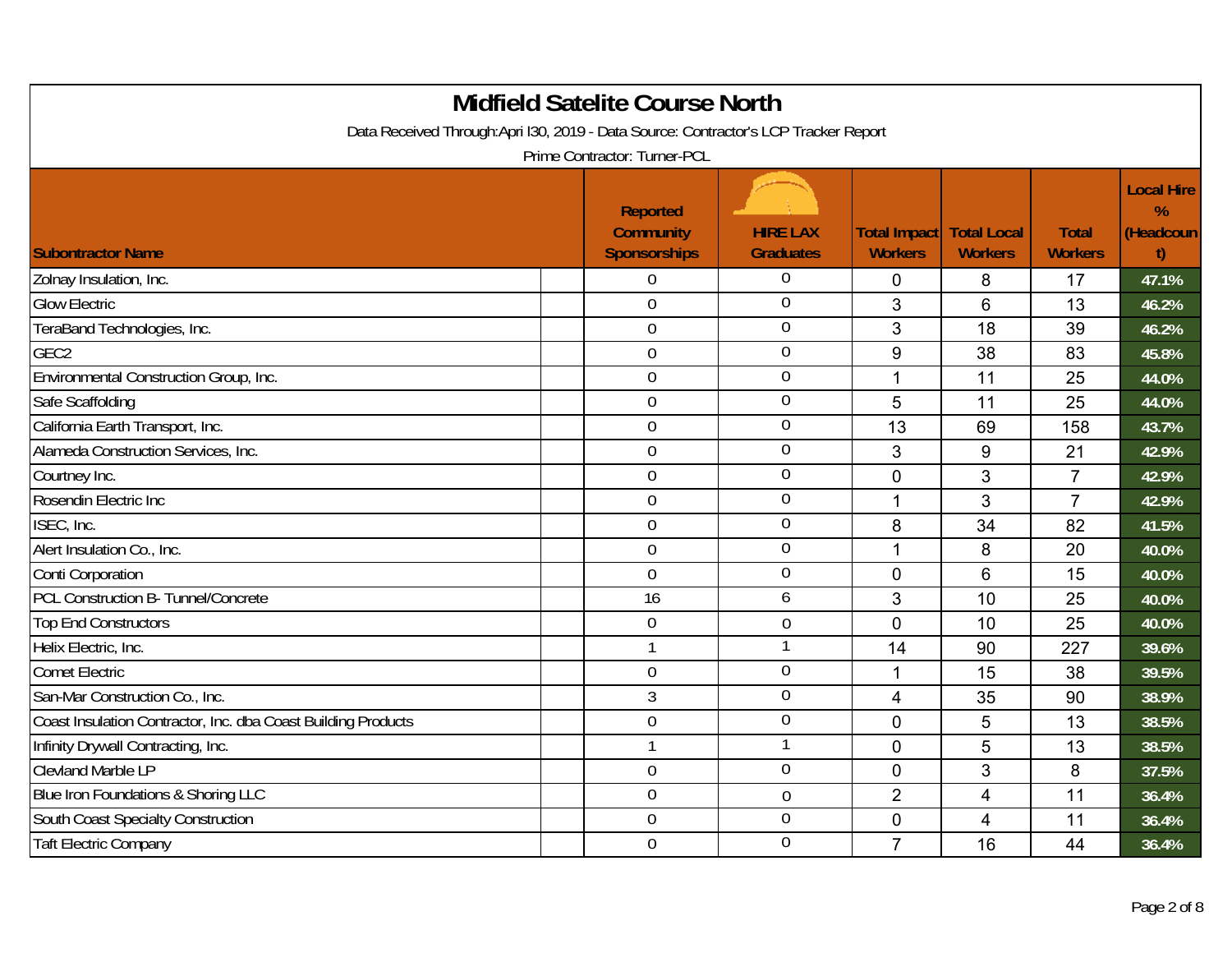| <b>Midfield Satelite Course North</b><br>Data Received Through:Apri I30, 2019 - Data Source: Contractor's LCP Tracker Report<br>Prime Contractor: Turner-PCL |  |                                                     |                                     |                                       |                                      |                                |                                                       |  |  |
|--------------------------------------------------------------------------------------------------------------------------------------------------------------|--|-----------------------------------------------------|-------------------------------------|---------------------------------------|--------------------------------------|--------------------------------|-------------------------------------------------------|--|--|
| <b>Subontractor Name</b>                                                                                                                                     |  | <b>Reported</b><br><b>Community</b><br>Sponsorships | <b>HIRE LAX</b><br><b>Graduates</b> | <b>Total Impact</b><br><b>Workers</b> | <b>Total Local</b><br><b>Workers</b> | <b>Total</b><br><b>Workers</b> | <b>Local Hire</b><br>$\frac{9}{6}$<br>(Headcoun<br>t) |  |  |
| <b>Tahlequah Steel</b>                                                                                                                                       |  | $\Omega$                                            | 0                                   | 5                                     | 18                                   | 50                             | 36.0%                                                 |  |  |
| Vellutini Corp dba Royal Electric Company                                                                                                                    |  | $\theta$                                            | $\overline{0}$                      | $\mathbf{1}$                          | 10                                   | 28                             | 35.7%                                                 |  |  |
| Murrco Construction, Inc.                                                                                                                                    |  | $\overline{2}$                                      | $\overline{0}$                      | 3                                     | 16                                   | 45                             | 35.6%                                                 |  |  |
| Steve Bubalo Construction Co.                                                                                                                                |  | $\overline{2}$                                      | $\boldsymbol{0}$                    | $\overline{4}$                        | 12                                   | 34                             | 35.3%                                                 |  |  |
| Martinez Steel Corporation                                                                                                                                   |  | $\overline{0}$                                      | $\overline{0}$                      | 1                                     | 27                                   | 77                             | 35.1%                                                 |  |  |
| R&R Masonry, Inc.                                                                                                                                            |  | $\mathbf 0$                                         | $\overline{0}$                      | $\mathbf 1$                           | 9                                    | 26                             | 34.6%                                                 |  |  |
| RJ&J Construction, Inc.                                                                                                                                      |  | $\mathbf 0$                                         | $\mathbf 0$                         | 3                                     | 10                                   | 29                             | 34.5%                                                 |  |  |
| NorthStar Contracting Group, Inc.                                                                                                                            |  | $\overline{0}$                                      | $\overline{0}$                      | $\mathbf 0$                           | 12                                   | 35                             | 34.3%                                                 |  |  |
| Saddleback Waterproofing                                                                                                                                     |  | $\boldsymbol{0}$                                    | $\overline{0}$                      | $\overline{2}$                        | 12                                   | 35                             | 34.3%                                                 |  |  |
| Anning-Johnson Company                                                                                                                                       |  | $\mathbf{1}$                                        | $\boldsymbol{0}$                    | 5                                     | 17                                   | 50                             | 34.0%                                                 |  |  |
| <b>Granite Construction Company</b>                                                                                                                          |  | $\overline{4}$                                      | $\mathbf{1}$                        | 24                                    | 104                                  | 308                            | 33.8%                                                 |  |  |
| Air Conditioning Control Systems, Inc.                                                                                                                       |  | $\mathbf 0$                                         | $\overline{0}$                      | $\mathbf 0$                           |                                      | 3                              | 33.3%                                                 |  |  |
| Corradini Corp                                                                                                                                               |  | $\overline{0}$                                      | $\overline{0}$                      | $\mathbf{1}$                          | $\overline{4}$                       | 12                             | 33.3%                                                 |  |  |
| <b>Farwest Insulation Contracting</b>                                                                                                                        |  | $\overline{0}$                                      | $0\,$                               | $\overline{2}$                        | 3                                    | 9                              | 33.3%                                                 |  |  |
| McDonough Construction Rentals, Inc.                                                                                                                         |  | $\mathbf 0$                                         | $0\,$                               | $\mathbf 0$                           | 6                                    | 18                             | 33.3%                                                 |  |  |
| Northwest Excavating, Inc.                                                                                                                                   |  | $\mathbf 0$                                         | $\overline{0}$                      | $\pmb{0}$                             | $\mathbf{1}$                         | 3                              | 33.3%                                                 |  |  |
| Penhall Company                                                                                                                                              |  | $\overline{0}$                                      | $\overline{0}$                      | $\overline{2}$                        | 20                                   | 60                             | 33.3%                                                 |  |  |
| Upland Contracting, Inc.                                                                                                                                     |  | $\overline{0}$                                      | $\overline{0}$                      | $\mathbf 0$                           | $\overline{2}$                       | 6                              | 33.3%                                                 |  |  |
| Best Contracting Services, Inc.                                                                                                                              |  | $\mathbf 0$                                         | $\mathbf 0$                         | 8                                     | 52                                   | 157                            | 33.1%                                                 |  |  |
| Gonsalves & Santucci dba Conco                                                                                                                               |  | $\overline{0}$                                      | $\boldsymbol{0}$                    | 14                                    | 109                                  | 330                            | 33.0%                                                 |  |  |
| <b>Concrete Coring Company</b>                                                                                                                               |  | $\mathbf 0$                                         | $\boldsymbol{0}$                    | 1                                     | $\overline{7}$                       | 22                             | 31.8%                                                 |  |  |
| Malcolm Drilling Co., Inc.                                                                                                                                   |  | $\mathbf 0$                                         | $\boldsymbol{0}$                    | 4                                     | 20                                   | 63                             | 31.7%                                                 |  |  |
| Premier Tile & Marble                                                                                                                                        |  | $\overline{0}$                                      | $\boldsymbol{0}$                    | $\overline{1}$                        | 10                                   | 32                             | 31.3%                                                 |  |  |
| McGuire Contracting, Inc.                                                                                                                                    |  | $\overline{2}$                                      | $\mathbf{1}$                        | 8                                     | 62                                   | 200                            | 31.0%                                                 |  |  |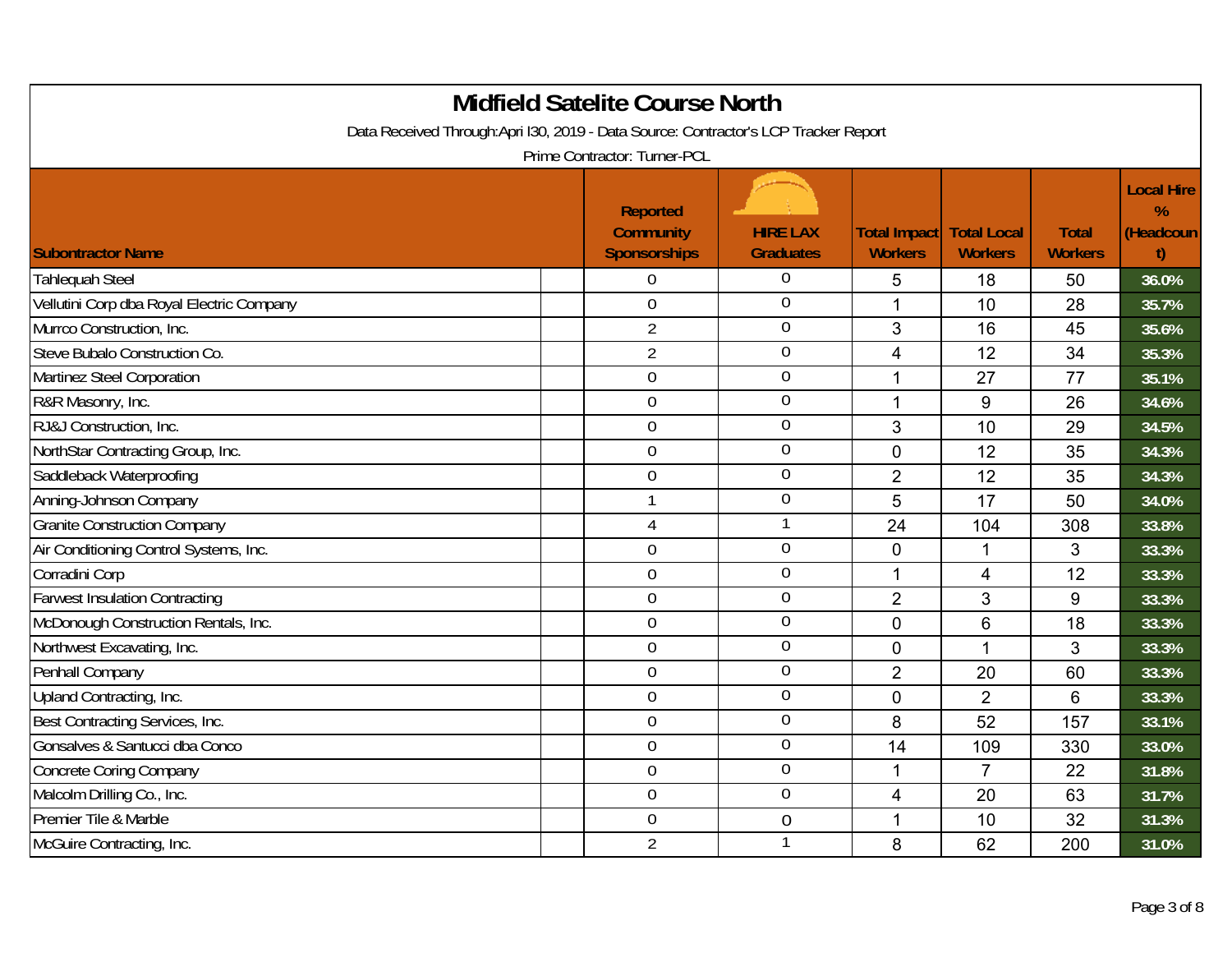| <b>Midfield Satelite Course North</b><br>Data Received Through:Apri I30, 2019 - Data Source: Contractor's LCP Tracker Report<br>Prime Contractor: Turner-PCL |                                                            |                                     |                                |                                      |                                |                                           |  |  |  |
|--------------------------------------------------------------------------------------------------------------------------------------------------------------|------------------------------------------------------------|-------------------------------------|--------------------------------|--------------------------------------|--------------------------------|-------------------------------------------|--|--|--|
| <b>Subontractor Name</b>                                                                                                                                     | <b>Reported</b><br><b>Community</b><br><b>Sponsorships</b> | <b>HIRE LAX</b><br><b>Graduates</b> | Total Impact<br><b>Workers</b> | <b>Total Local</b><br><b>Workers</b> | <b>Total</b><br><b>Workers</b> | <b>Local Hire</b><br>%<br>(Headcoun<br>t) |  |  |  |
| Crown Fence Co.                                                                                                                                              | 0                                                          | $\overline{0}$                      | $\mathbf 1$                    | 13                                   | 42                             | 31.0%                                     |  |  |  |
| Cowelco                                                                                                                                                      | 1                                                          | $\boldsymbol{0}$                    | $\overline{2}$                 | 8                                    | 26                             | 30.8%                                     |  |  |  |
| Bagatelos Glass Systems, Inc.                                                                                                                                | $\sqrt{3}$                                                 | 1                                   | $\mathbf{1}$                   | 13                                   | 43                             | 30.2%                                     |  |  |  |
| Otis Elevator Company                                                                                                                                        | $\mathbf 0$                                                | $\overline{0}$                      | $\overline{4}$                 | 29                                   | 96                             | 30.2%                                     |  |  |  |
| Mike Zarp, Inc.                                                                                                                                              | $\overline{0}$                                             | $\overline{0}$                      | 3                              | 12                                   | 40                             | 30.0%                                     |  |  |  |
| Gerdau Reinforcing Steel                                                                                                                                     | $\overline{4}$                                             | $\boldsymbol{0}$                    | $9\,$                          | 46                                   | 154                            | 29.9%                                     |  |  |  |
| <b>Griffith Company</b>                                                                                                                                      | $\overline{2}$                                             | $\mathbf 0$                         | 12                             | 58                                   | 195                            | 29.7%                                     |  |  |  |
| Muhlhauser Steel, Inc.                                                                                                                                       | $\mathbf 0$                                                | $\boldsymbol{0}$                    | $\overline{2}$                 | 15                                   | 51                             | 29.4%                                     |  |  |  |
| Signature Flooring, Inc.                                                                                                                                     | $\mathbf 0$                                                | $\boldsymbol{0}$                    | $\mathbf 0$                    | 5                                    | 17                             | 29.4%                                     |  |  |  |
| Borbon, Inc.                                                                                                                                                 | $\mathbf 0$                                                | $\boldsymbol{0}$                    | 3                              | 10                                   | 35                             | 28.6%                                     |  |  |  |
| Karcher Interiors Systems, Inc.                                                                                                                              | $\overline{0}$                                             | $\boldsymbol{0}$                    | 1                              | 4                                    | 14                             | 28.6%                                     |  |  |  |
| Machado & Sons Construction, Inc.                                                                                                                            | $\overline{0}$                                             | $\boldsymbol{0}$                    | $\overline{1}$                 | $\overline{2}$                       | $\overline{7}$                 | 28.6%                                     |  |  |  |
| Pan-Pacific Mechanical                                                                                                                                       | $\mathbf 0$                                                | $\boldsymbol{0}$                    | $\overline{0}$                 | 6                                    | 21                             | 28.6%                                     |  |  |  |
| Wolverine Fire Protection Co                                                                                                                                 | $\overline{4}$                                             | $\overline{4}$                      | $6\phantom{1}6$                | 14                                   | 49                             | 28.6%                                     |  |  |  |
| Performance Contracting, Inc.                                                                                                                                | $\mathbf 0$                                                | $\boldsymbol{0}$                    | 25                             | 77                                   | 272                            | 28.3%                                     |  |  |  |
| Southwest Steel of California, Inc.                                                                                                                          | $\mathbf 0$                                                | $\overline{0}$                      | $\mathbf{1}$                   | 16                                   | 57                             | 28.1%                                     |  |  |  |
| <b>LNA Concrete Structures, Inc.</b>                                                                                                                         | $\overline{0}$                                             | $\overline{0}$                      | $\overline{2}$                 | 6                                    | 22                             | 27.3%                                     |  |  |  |
| Crown Corr, Inc.                                                                                                                                             | $\mathbf 0$                                                | $\boldsymbol{0}$                    | $\overline{2}$                 | 8                                    | 30                             | 26.7%                                     |  |  |  |
| <b>Shoring Engineers</b>                                                                                                                                     | $\mathbf 0$                                                | $\boldsymbol{0}$                    | 4                              | 36                                   | 135                            | 26.7%                                     |  |  |  |
| <b>NOR-CAL Pipeline Services</b>                                                                                                                             | $\mathbf 0$                                                | $\mathbf 0$                         | $\overline{2}$                 | 14                                   | 54                             | 25.9%                                     |  |  |  |
| A Power Sweeping, Inc.                                                                                                                                       | $\mathbf 0$                                                | $\overline{0}$                      | $\pmb{0}$                      | 1                                    | $\overline{4}$                 | 25.0%                                     |  |  |  |
| Allied Steel Co., Inc.                                                                                                                                       | $\mathbf{1}$                                               | 1                                   | 4                              | 19                                   | 76                             | 25.0%                                     |  |  |  |
| <b>Applied Engineering Concepts</b>                                                                                                                          | $\overline{0}$                                             | $\overline{0}$                      | $\mathbf 0$                    | $\overline{2}$                       | 8                              | 25.0%                                     |  |  |  |
| Diversified Production Services, Inc.                                                                                                                        | $\mathbf 0$                                                | $\mathbf 0$                         | $\overline{0}$                 | $\overline{2}$                       | 8                              | 25.0%                                     |  |  |  |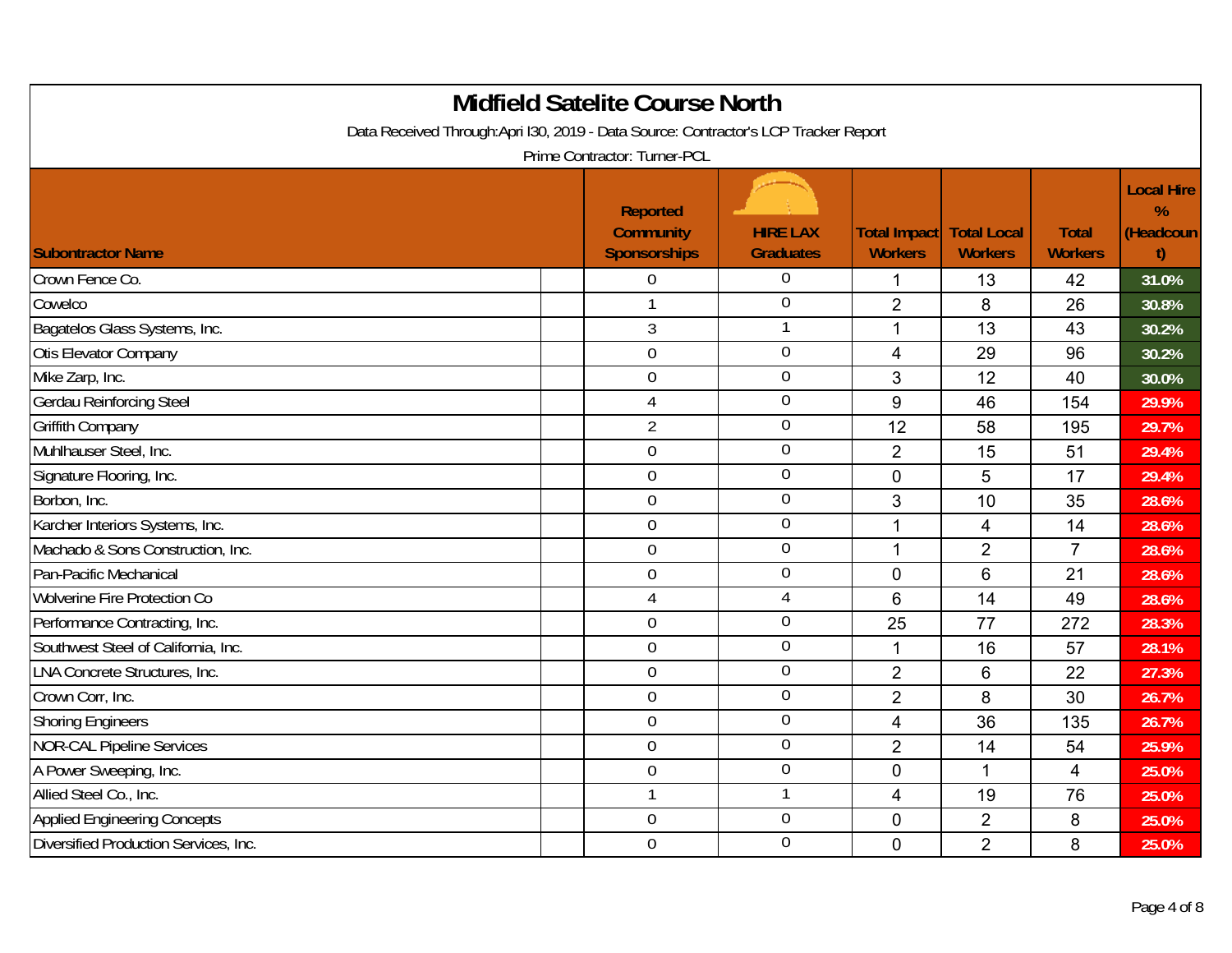| <b>Midfield Satelite Course North</b><br>Data Received Through:Apri I30, 2019 - Data Source: Contractor's LCP Tracker Report<br>Prime Contractor: Turner-PCL |                                                            |                                     |                                |                                      |                                |                                           |  |  |  |
|--------------------------------------------------------------------------------------------------------------------------------------------------------------|------------------------------------------------------------|-------------------------------------|--------------------------------|--------------------------------------|--------------------------------|-------------------------------------------|--|--|--|
| <b>Subontractor Name</b>                                                                                                                                     | <b>Reported</b><br><b>Community</b><br><b>Sponsorships</b> | <b>HIRE LAX</b><br><b>Graduates</b> | Total Impact<br><b>Workers</b> | <b>Total Local</b><br><b>Workers</b> | <b>Total</b><br><b>Workers</b> | <b>Local Hire</b><br>%<br>(Headcoun<br>t) |  |  |  |
| Karcher Insulation, Inc.                                                                                                                                     |                                                            |                                     | $\mathbf 1$                    | 1                                    | 4                              | 25.0%                                     |  |  |  |
| Kellar Sweeping, Inc.                                                                                                                                        | $\overline{0}$                                             | $\overline{0}$                      | $\overline{0}$                 | 1                                    | 4                              | 25.0%                                     |  |  |  |
| KM3N-B dba Terra-Petra                                                                                                                                       | $\mathbf 0$                                                | $\overline{0}$                      | $\mathbf 0$                    | $\mathbf 1$                          | $\overline{4}$                 | 25.0%                                     |  |  |  |
| Limbach Company LC                                                                                                                                           | $\mathbf 0$                                                | $\boldsymbol{0}$                    | 5                              | 30                                   | 120                            | 25.0%                                     |  |  |  |
| PG Cutting Services                                                                                                                                          | $\mathbf{1}$                                               | $\overline{0}$                      | $\mathbf 0$                    | $\overline{2}$                       | 8                              | 25.0%                                     |  |  |  |
| Silverado Tile and Stone, Inc.                                                                                                                               | $\mathbf 0$                                                | $\overline{0}$                      | $\overline{0}$                 | $\overline{2}$                       | 8                              | 25.0%                                     |  |  |  |
| Throop Lightweight Fill, Inc.                                                                                                                                | $\mathbf 0$                                                | $\mathbf 0$                         | $\mathbf 0$                    | 1                                    | $\overline{4}$                 | 25.0%                                     |  |  |  |
| Traffic Management, Inc.                                                                                                                                     | $\overline{0}$                                             | $\overline{0}$                      | $\mathbf 0$                    | 5                                    | 20                             | 25.0%                                     |  |  |  |
| W.A. Rasic Construction Company, Inc.                                                                                                                        | $\mathbf 0$                                                | $\boldsymbol{0}$                    | $\mathbf 0$                    | $\overline{2}$                       | 8                              | 25.0%                                     |  |  |  |
| <b>Brady Company</b>                                                                                                                                         | $\mathbf 0$                                                | $0\,$                               | 1                              | $\overline{7}$                       | 29                             | 24.1%                                     |  |  |  |
| Merli Concrete Pumping                                                                                                                                       | $\overline{0}$                                             | $\overline{0}$                      | $\overline{0}$                 | 4                                    | 17                             | 23.5%                                     |  |  |  |
| <b>Schuff Steel</b>                                                                                                                                          | $\overline{4}$                                             | $\mathbf{1}$                        | 9                              | 45                                   | 197                            | 22.8%                                     |  |  |  |
| Bryton Engineering & Grading, Inc. dba Premiere                                                                                                              | $\overline{0}$                                             | $\boldsymbol{0}$                    | 1                              | 6                                    | 28                             | 21.4%                                     |  |  |  |
| Conco Pumping, Inc.                                                                                                                                          | $\overline{4}$                                             | 1                                   | $\mathbf 1$                    | 6                                    | 28                             | 21.4%                                     |  |  |  |
| <b>Austin Enterprise</b>                                                                                                                                     | $\boldsymbol{0}$                                           | $\boldsymbol{0}$                    | $\mathbf 0$                    | $\overline{7}$                       | 34                             | 20.6%                                     |  |  |  |
| Orange County Plastering Company                                                                                                                             | $\mathbf{1}$                                               | 1                                   | $\overline{5}$                 | 10                                   | 49                             | 20.4%                                     |  |  |  |
| Bill Carr Surveys, Inc.                                                                                                                                      | $\overline{0}$                                             | $\overline{0}$                      | $\overline{0}$                 | 1                                    | 5                              | 20.0%                                     |  |  |  |
| GeoDesign, Inc.                                                                                                                                              | $\overline{0}$                                             | $\overline{0}$                      | $\overline{2}$                 | 3                                    | 15                             | 20.0%                                     |  |  |  |
| Martin Bros./Marcowall, Inc.                                                                                                                                 | $\mathbf 0$                                                | $\mathbf 0$                         | 1                              | $\overline{2}$                       | 10                             | 20.0%                                     |  |  |  |
| Nold's Equipment                                                                                                                                             | $\mathbf 0$                                                | $0\,$                               | $\overline{1}$                 |                                      | 5                              | 20.0%                                     |  |  |  |
| Rouch Rebar, Inc.                                                                                                                                            | $\mathbf 0$                                                | $0\,$                               | $\mathbf 0$                    | 1                                    | 5                              | 20.0%                                     |  |  |  |
| TechCorr USA Management, LLC                                                                                                                                 | $\boldsymbol{0}$                                           | $\boldsymbol{0}$                    | $\mathbf 0$                    | 1                                    | 5                              | 20.0%                                     |  |  |  |
| Blois Construction, Inc.                                                                                                                                     | $\overline{2}$                                             | 1                                   | $\mathbf{1}$                   | 9                                    | 48                             | 18.8%                                     |  |  |  |
| Commercial Scaffolding of CA, Inc.                                                                                                                           | $\mathbf 0$                                                | $\mathbf 0$                         | $\overline{0}$                 | 4                                    | 22                             | 18.2%                                     |  |  |  |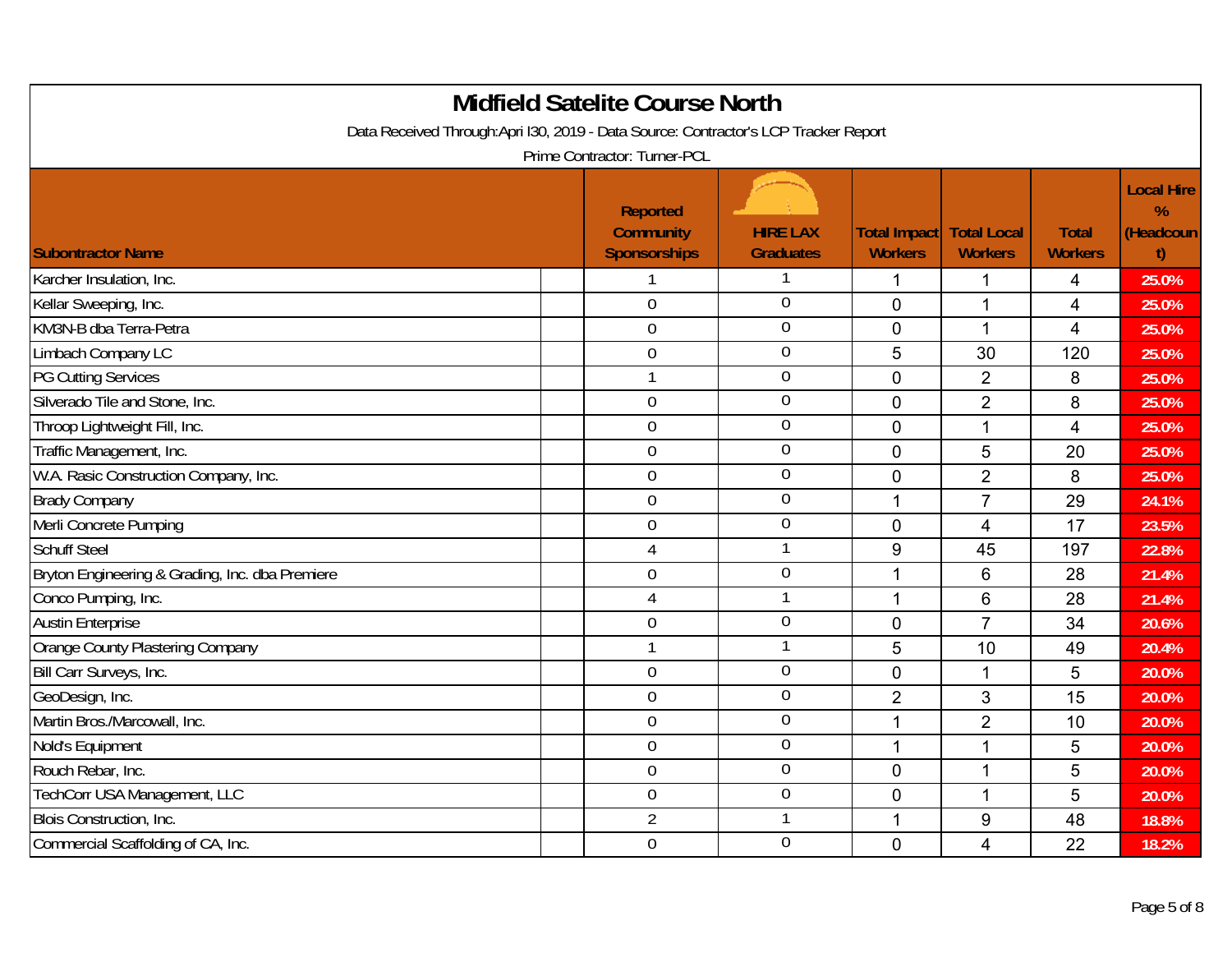| <b>Midfield Satelite Course North</b><br>Data Received Through:Apri I30, 2019 - Data Source: Contractor's LCP Tracker Report |                                                                     |                  |                |                    |                |                                        |  |  |
|------------------------------------------------------------------------------------------------------------------------------|---------------------------------------------------------------------|------------------|----------------|--------------------|----------------|----------------------------------------|--|--|
|                                                                                                                              | Prime Contractor: Turner-PCL<br><b>Reported</b><br><b>Community</b> | <b>HIRE LAX</b>  | Total Impact   | <b>Total Local</b> | <b>Total</b>   | <b>Local Hire</b><br>$\%$<br>(Headcoun |  |  |
| <b>Subontractor Name</b>                                                                                                     | <b>Sponsorships</b>                                                 | <b>Graduates</b> | <b>Workers</b> | <b>Workers</b>     | <b>Workers</b> | t)                                     |  |  |
| Sign Age Identity Systems, Inc.                                                                                              | 0                                                                   | 0                | $\mathbf 0$    | $\overline{2}$     | 11             | 18.2%                                  |  |  |
| Bigge Crane and Rigging Co.                                                                                                  | $\overline{0}$                                                      | $\mathbf 0$      | $\overline{2}$ | 3                  | 17             | 17.6%                                  |  |  |
| Vertical Access, Inc.                                                                                                        | $\boldsymbol{0}$                                                    | $\overline{0}$   | $\overline{1}$ | 9                  | 51             | 17.6%                                  |  |  |
| RR Leonard Company                                                                                                           | $\mathbf 0$                                                         | $\boldsymbol{0}$ | $\mathbf 0$    | $\mathbf{1}$       | $\overline{7}$ | 14.3%                                  |  |  |
| Sterndahl Enterprises, Inc.                                                                                                  | $\overline{0}$                                                      | $\overline{0}$   | $\overline{2}$ | 5                  | 35             | 14.3%                                  |  |  |
| Martin Integrated                                                                                                            | $\mathbf 0$                                                         | $\overline{0}$   | $\overline{0}$ | 5                  | 37             | 13.5%                                  |  |  |
| Ampco North, Inc.                                                                                                            | $\mathbf 0$                                                         | $\overline{0}$   | $\mathbf 0$    | $\mathbf{1}$       | 8              | 12.5%                                  |  |  |
| Pfeiler & Associates Engineers, Inc.                                                                                         | $\overline{0}$                                                      | $\boldsymbol{0}$ | $\mathbf 0$    | $\overline{2}$     | 16             | 12.5%                                  |  |  |
| RJ Lalonde, Inc.                                                                                                             | $\boldsymbol{0}$                                                    | $\overline{0}$   | $\overline{2}$ | $\overline{2}$     | 16             | 12.5%                                  |  |  |
| <b>Badger Daylighting</b>                                                                                                    | $\mathbf 0$                                                         | $\boldsymbol{0}$ | $\mathbf 0$    | $\overline{2}$     | 17             | 11.8%                                  |  |  |
| RMA Group, Inc.                                                                                                              | $\overline{0}$                                                      | $\overline{0}$   | $\mathbf{1}$   | 3                  | 27             | 11.1%                                  |  |  |
| J.R. Construction                                                                                                            | $\mathbf 0$                                                         | $\overline{0}$   | $\overline{0}$ | 1                  | 11             | 9.1%                                   |  |  |
| Savala Equipment Company, Inc.                                                                                               | $\mathbf 0$                                                         | $\overline{0}$   | $\mathbf 0$    | $\overline{2}$     | 23             | 8.7%                                   |  |  |
| Murray Company                                                                                                               | $\overline{0}$                                                      | $\overline{0}$   | $\mathbf 0$    | 5                  | 59             | 8.5%                                   |  |  |
| Doty Bros. Construction Co.                                                                                                  | $\mathbf 0$                                                         | $\overline{0}$   | $\overline{1}$ |                    | 12             | 8.3%                                   |  |  |
| Reliable Construction Services, LLC                                                                                          | $\mathbf 0$                                                         | $\overline{0}$   | $\mathbf 0$    | 1                  | 14             | 7.1%                                   |  |  |
| United Riggers & Erectors, Inc.                                                                                              | $\overline{0}$                                                      | $\overline{0}$   | $\overline{0}$ | 1                  | 15             | 6.7%                                   |  |  |
| <b>Bragg Crane Service</b>                                                                                                   | $\mathbf 0$                                                         | $\boldsymbol{0}$ | $\mathbf 0$    | 3                  | 59             | 5.1%                                   |  |  |
| <b>Maxim Crane Works</b>                                                                                                     | $\mathbf 0$                                                         | $\mathbf 0$      | $\mathbf 1$    | 1                  | 23             | 4.3%                                   |  |  |
| <b>Addison Equipment Rental</b>                                                                                              | $\overline{0}$                                                      | $\boldsymbol{0}$ | $\mathbf 0$    | 0                  | $\overline{2}$ | 0.0%                                   |  |  |
| Antigo Construction, Inc.                                                                                                    | $\boldsymbol{0}$                                                    | $\boldsymbol{0}$ | $\mathbf 0$    | $\mathbf 0$        | $\overline{2}$ | 0.0%                                   |  |  |
| ARS Construction Services, Inc. dba Concrete Cutting IntL.                                                                   | $\mathbf 0$                                                         | $\mathbf 0$      | $\mathbf 0$    | 0                  | $\overline{2}$ | 0.0%                                   |  |  |
| Ayala Boring, Inc.                                                                                                           | $\overline{0}$                                                      | $\boldsymbol{0}$ | $\mathbf 0$    | 0                  | 11             | 0.0%                                   |  |  |
| <b>BHC Crane, LLC</b>                                                                                                        | $\mathbf 0$                                                         | $\mathbf 0$      | $\mathbf 0$    | $\mathbf 0$        | 18             | 0.0%                                   |  |  |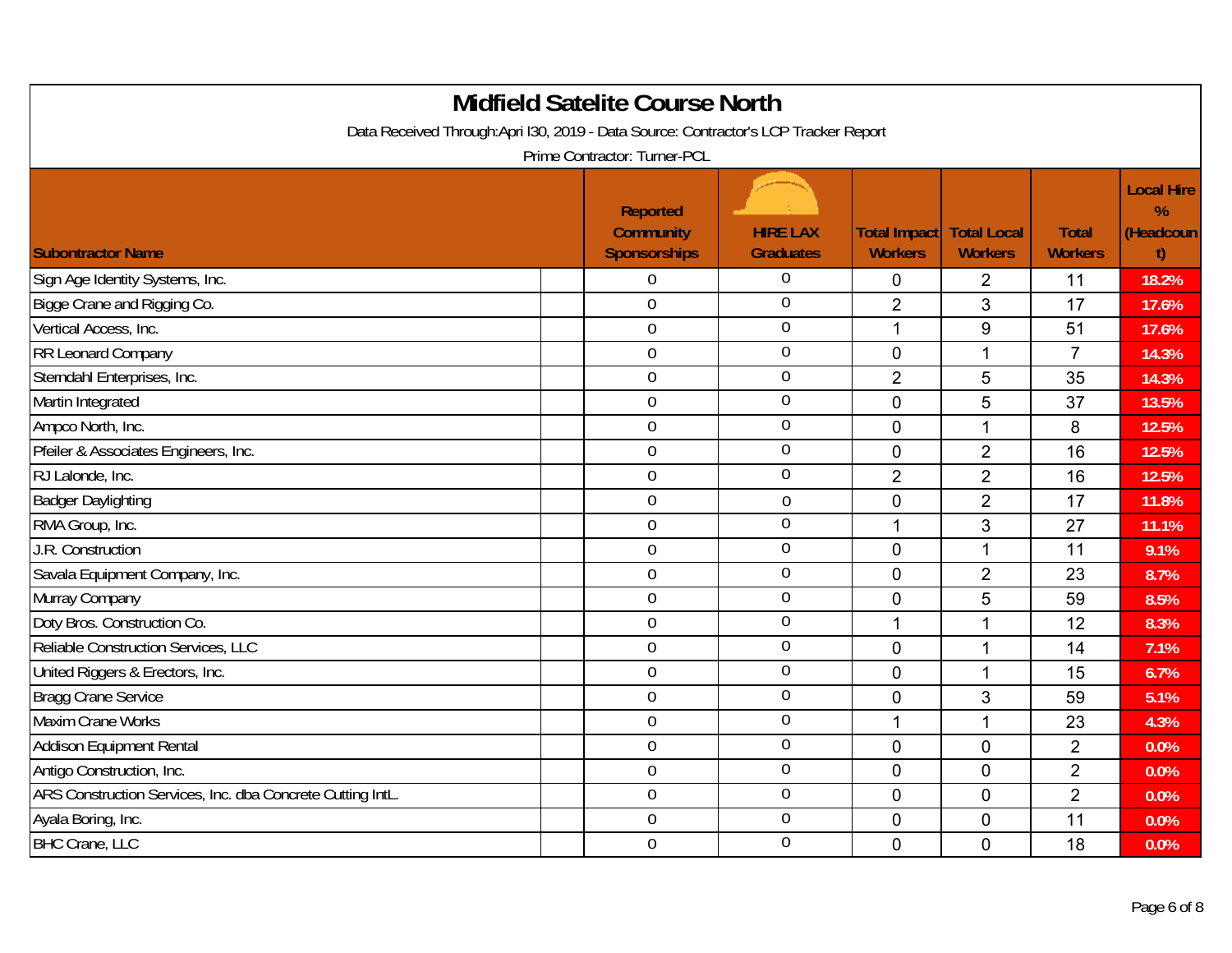| <b>Midfield Satelite Course North</b><br>Data Received Through:Apri I30, 2019 - Data Source: Contractor's LCP Tracker Report<br>Prime Contractor: Turner-PCL |            |                                                            |                                     |                                       |                                      |                                |                                           |  |  |
|--------------------------------------------------------------------------------------------------------------------------------------------------------------|------------|------------------------------------------------------------|-------------------------------------|---------------------------------------|--------------------------------------|--------------------------------|-------------------------------------------|--|--|
| <b>Subontractor Name</b>                                                                                                                                     |            | <b>Reported</b><br><b>Community</b><br><b>Sponsorships</b> | <b>HIRE LAX</b><br><b>Graduates</b> | <b>Total Impact</b><br><b>Workers</b> | <b>Total Local</b><br><b>Workers</b> | <b>Total</b><br><b>Workers</b> | <b>Local Hire</b><br>%<br>(Headcoun<br>t) |  |  |
| Cascade Drilling, LP                                                                                                                                         |            | $\Omega$                                                   | $\overline{0}$                      | $\overline{0}$                        | $\mathbf 0$                          | 5                              | 0.0%                                      |  |  |
| Cell Crete Corporation Inc                                                                                                                                   |            | $\overline{0}$                                             | $\overline{0}$                      | $\overline{0}$                        | 0                                    | 8                              | 0.0%                                      |  |  |
| Century Sweeping, Inc.                                                                                                                                       |            | $\boldsymbol{0}$                                           | $\overline{0}$                      | $\mathbf 0$                           | $\mathbf 0$                          | 3                              | 0.0%                                      |  |  |
| Cindy Trump Inc., dba Lindy's Cold Planing                                                                                                                   |            | $\mathbf 0$                                                | $\overline{0}$                      | $\overline{0}$                        | $\overline{0}$                       | $\overline{2}$                 | 0.0%                                      |  |  |
| Connor Concrete Cutting and Coring                                                                                                                           |            | $\overline{0}$                                             | $\overline{0}$                      | $\overline{0}$                        | 0                                    | 8                              | 0.0%                                      |  |  |
| Crane Rental Service, Inc.                                                                                                                                   |            | $\overline{0}$                                             | $0\,$                               | $\mathbf 0$                           | 0                                    | 40                             | 0.0%                                      |  |  |
| D7 Consulting Inc.                                                                                                                                           | <b>NEW</b> | $\mathbf 0$                                                | $\mathbf 0$                         | $\overline{0}$                        | $\overline{0}$                       | 5                              | 0.0%                                      |  |  |
| Dean's Certified Welding, Inc.                                                                                                                               |            | $\overline{0}$                                             | $\boldsymbol{0}$                    | $\mathbf 0$                           | 0                                    | 18                             | 0.0%                                      |  |  |
| <b>DSM Construction Inc.</b>                                                                                                                                 |            | $\mathbf 0$                                                | $0\,$                               | $\mathbf 0$                           | $\mathbf 0$                          | $\mathbf{1}$                   | 0.0%                                      |  |  |
| FasTrack Rentals, Inc.                                                                                                                                       |            | $\mathbf 0$                                                | $0\,$                               | $\overline{0}$                        | $\overline{0}$                       | $\overline{2}$                 | 0.0%                                      |  |  |
| Fine Grade Equipment, Inc.                                                                                                                                   |            | $\overline{0}$                                             | $\boldsymbol{0}$                    | $\mathbf 0$                           | 0                                    | 11                             | 0.0%                                      |  |  |
| G and S Mechanical USA, Inc.                                                                                                                                 |            | $\overline{0}$                                             | $\mathbf 0$                         | $\mathbf 0$                           | 0                                    | 5                              | 0.0%                                      |  |  |
| G&F Concrete Cutting, Inc.                                                                                                                                   |            | $\overline{0}$                                             | $\mathbf 0$                         | $\overline{0}$                        | $\overline{0}$                       | 1                              | 0.0%                                      |  |  |
| Golden State Boring & Pipe Jacking, Inc.                                                                                                                     |            | $\overline{0}$                                             | $\mathbf 0$                         | $\overline{0}$                        | 0                                    | 4                              | 0.0%                                      |  |  |
| <b>Griffin Contract Dewatering, LLC</b>                                                                                                                      |            | $\mathbf 0$                                                | $\boldsymbol{0}$                    | $\mathbf 0$                           | $\mathbf 0$                          | 5                              | 0.0%                                      |  |  |
| Hydraulic Crane LLC                                                                                                                                          |            | $\mathbf 0$                                                | $\overline{0}$                      | 0                                     | $\overline{0}$                       | $\overline{2}$                 | 0.0%                                      |  |  |
| <b>JLM</b> Installation                                                                                                                                      |            | $\overline{0}$                                             | $\overline{0}$                      | $\overline{0}$                        | 0                                    | $\mathbf{1}$                   | 0.0%                                      |  |  |
| Karcher Firestopping, Inc.                                                                                                                                   |            | $\overline{0}$                                             | $\boldsymbol{0}$                    | $\mathbf 0$                           | $\Omega$                             | 1                              | 0.0%                                      |  |  |
| Koppl Pipeline Services, Inc.                                                                                                                                |            | $\mathbf 0$                                                | $\boldsymbol{0}$                    | $\overline{0}$                        | $\overline{0}$                       | 4                              | 0.0%                                      |  |  |
| Matt Chlor, Inc.                                                                                                                                             |            | $\overline{0}$                                             | $\boldsymbol{0}$                    | $\overline{0}$                        | 0                                    | 3                              | 0.0%                                      |  |  |
| MB Professional Service, Inc.                                                                                                                                |            | $\mathbf 0$                                                | $\overline{0}$                      | $\pmb{0}$                             | $\overline{0}$                       | 8                              | 0.0%                                      |  |  |
| Mitsubishi Electric US, Inc.                                                                                                                                 |            | $\mathbf 0$                                                | $\boldsymbol{0}$                    | $\mathbf 0$                           | $\overline{0}$                       | $\overline{2}$                 | 0.0%                                      |  |  |
| Mr. Crane, Inc.                                                                                                                                              |            | $\overline{0}$                                             | $\mathbf 0$                         | $\mathbf 0$                           | 0                                    | 27                             | 0.0%                                      |  |  |
| Newman Backhoe Service, Inc.                                                                                                                                 |            | $\overline{0}$                                             | $\overline{0}$                      | $\overline{0}$                        | $\Omega$                             | $\overline{4}$                 | 0.0%                                      |  |  |